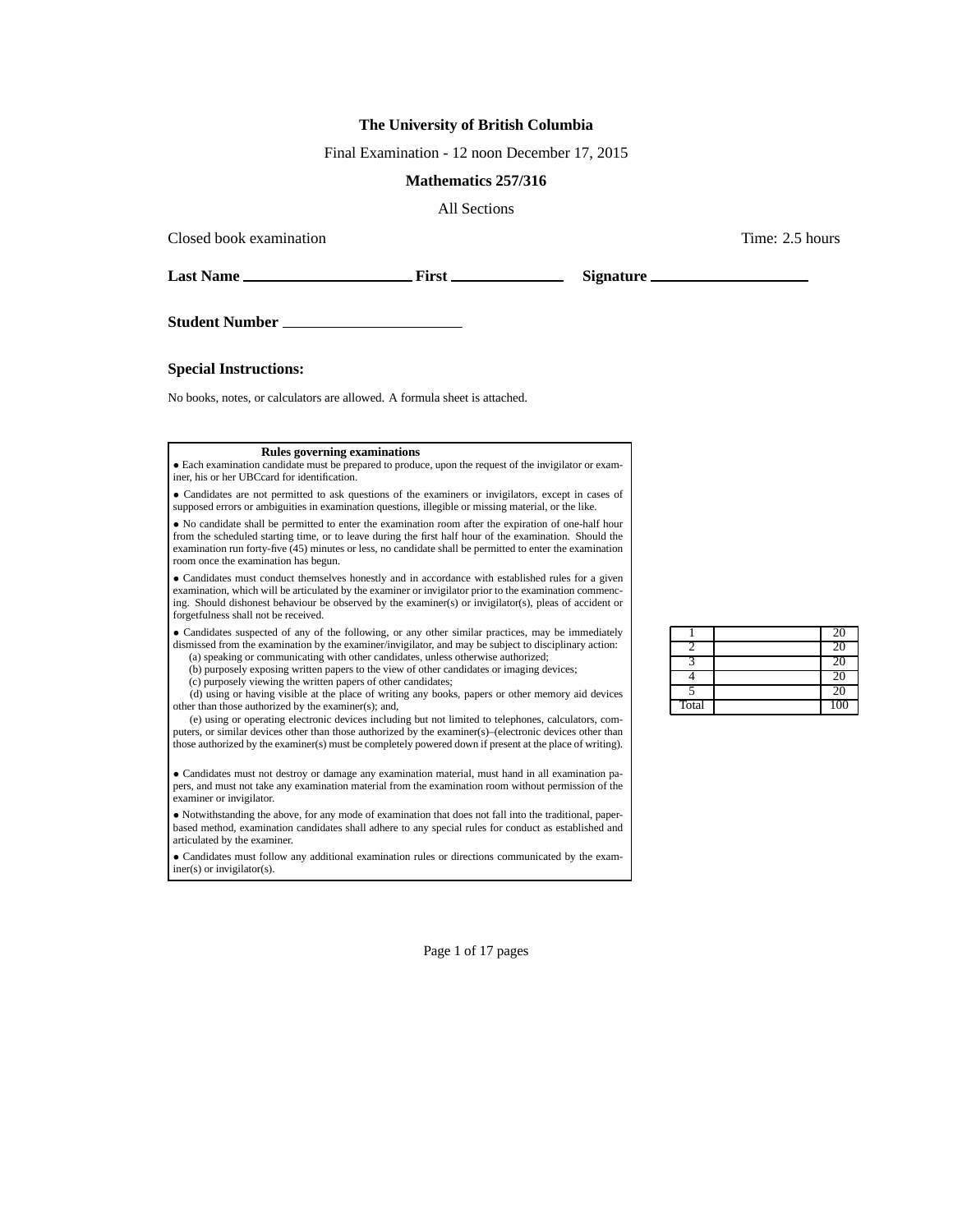1. Consider the differential equation

$$
6x^2y'' + 5xy' - (1+x)y = 0
$$
 (1)

- (a) Classify the points  $0 \le x < \infty$  as ordinary points, regular singular points, or irregular singular points.
- (b) Find two values of r such that there are solutions of the form  $y(x) = \sum_{r=1}^{\infty}$  $\sum_{n=0} a_n x^{n+r}.$
- (c) Use the series expansion in (b) to determine two independent solutions of (1). You only need to calculate the first three non-zero terms in each case.

[20 marks]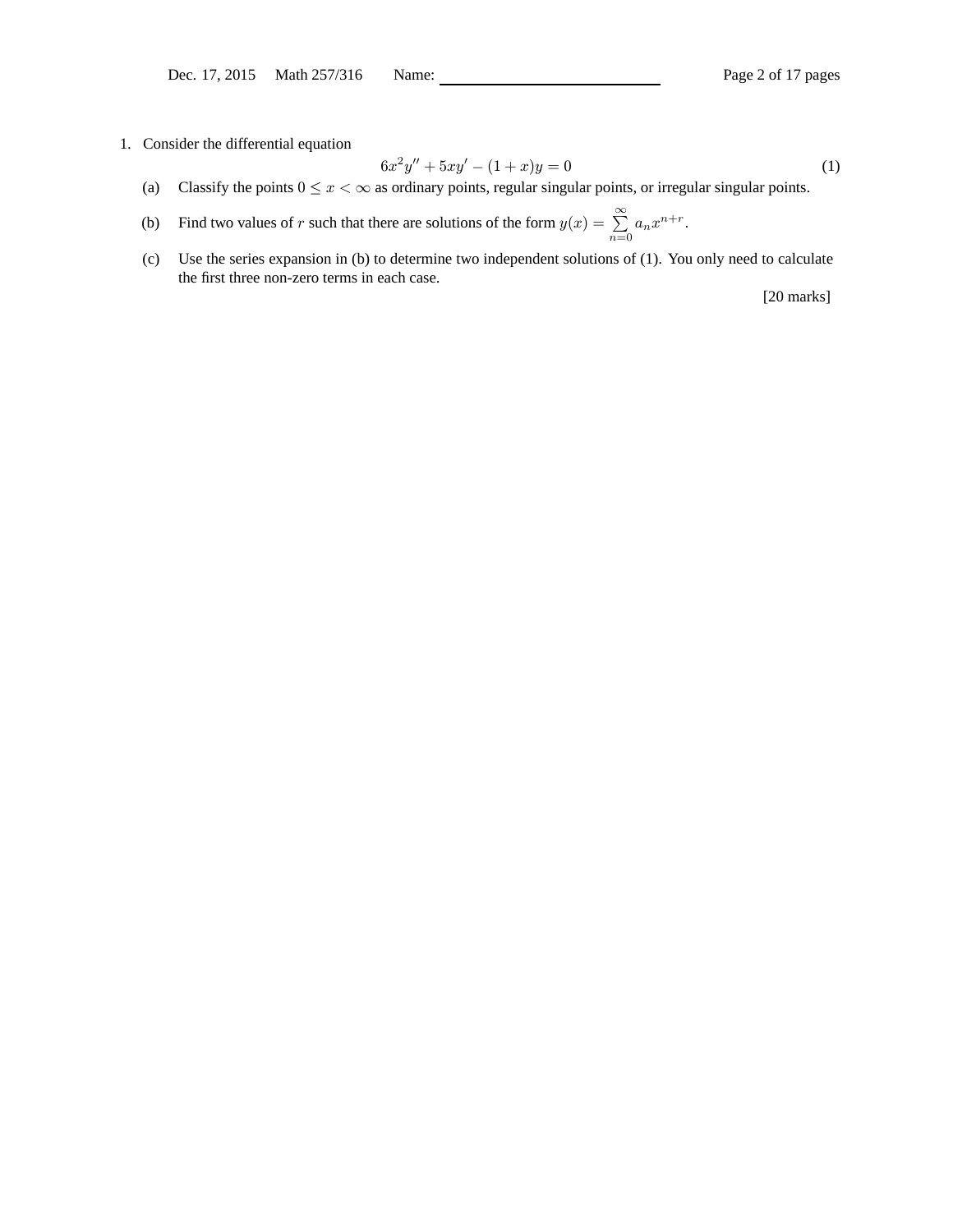(Question 1 Continued)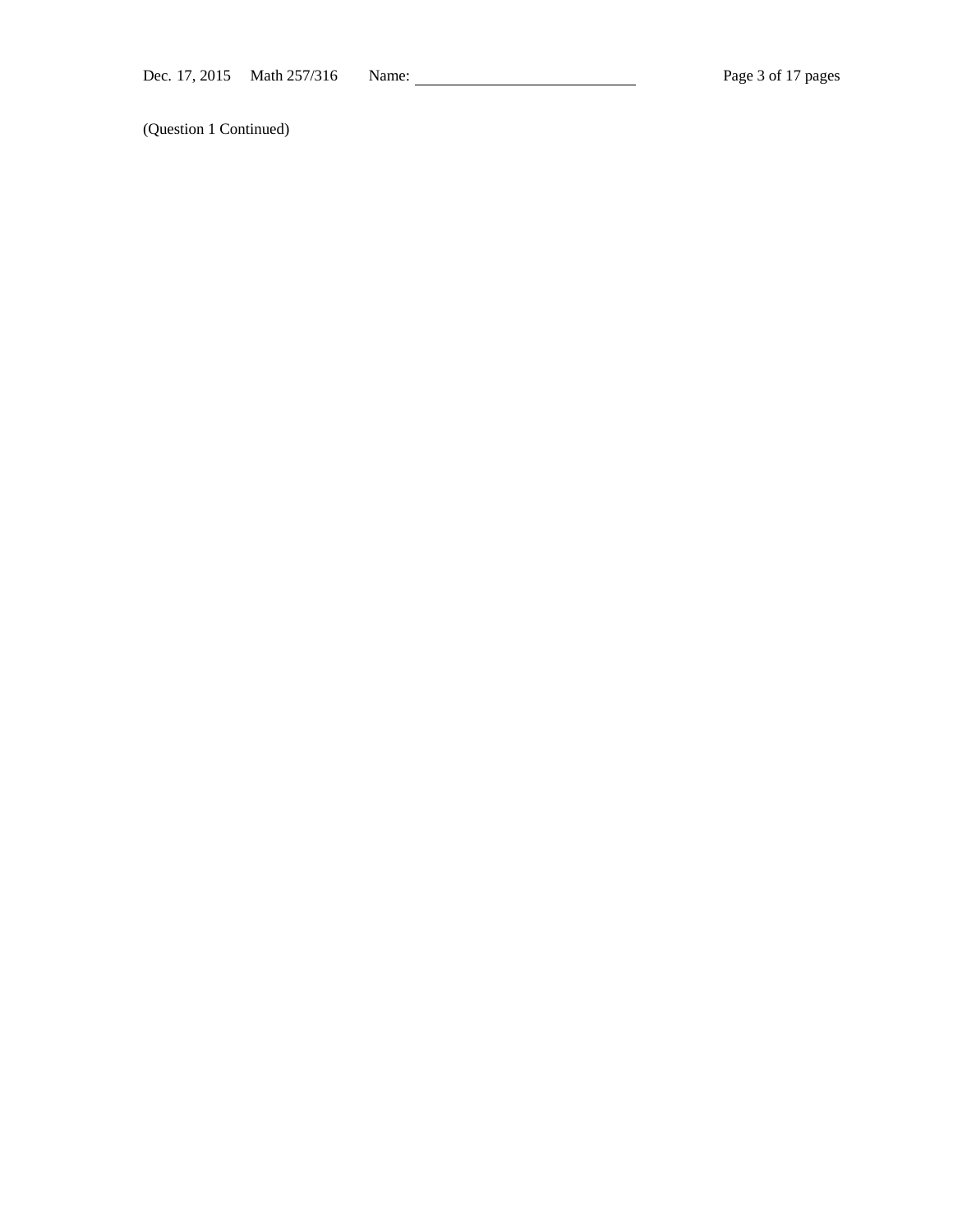(Question 1 Continued)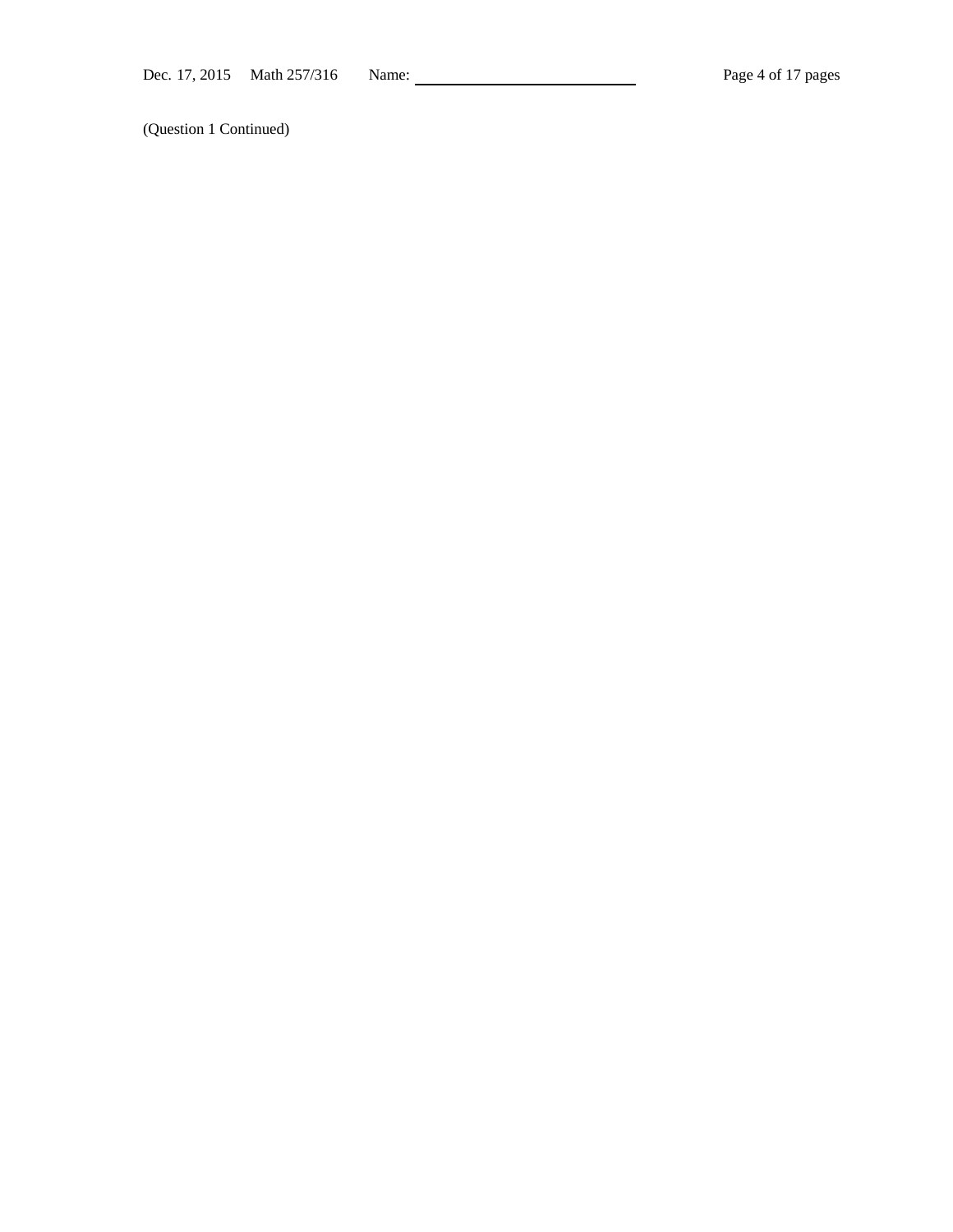2. Consider the following diffusion initial-boundary value problem

$$
u_t = u_{xx}, \ 0 < x < \pi/2, \ t > 0
$$
\n
$$
u_x(0, t) = 0 = u(\pi/2, t)
$$
\n
$$
u(x, 0) = x \tag{2}
$$

(a) Determine the solution to (2) by separation of variables.

[14 marks]

(b) Briefly describe how you would use the method of finite differences to obtain an approximate solution to this boundary value problem that is accurate to  $O(\Delta x^2, \Delta t)$  terms. Use the notation  $u_n^k \simeq u(x_n, t_k)$  to represent the nodal values on the finite difference mesh. Explain how you propose to approximate the boundary condition  $u_x(0, t) = 0$  with  $O(\Delta x^2)$  accuracy.

Hint: Taylor's expansion may prove useful:  $f(x + \Delta x) = f(x) + \frac{f'(x)}{1!} \Delta x + \frac{f''(x)}{2!} \Delta x^2 + O(\Delta x^3)$ . [6 marks] [total 20 marks]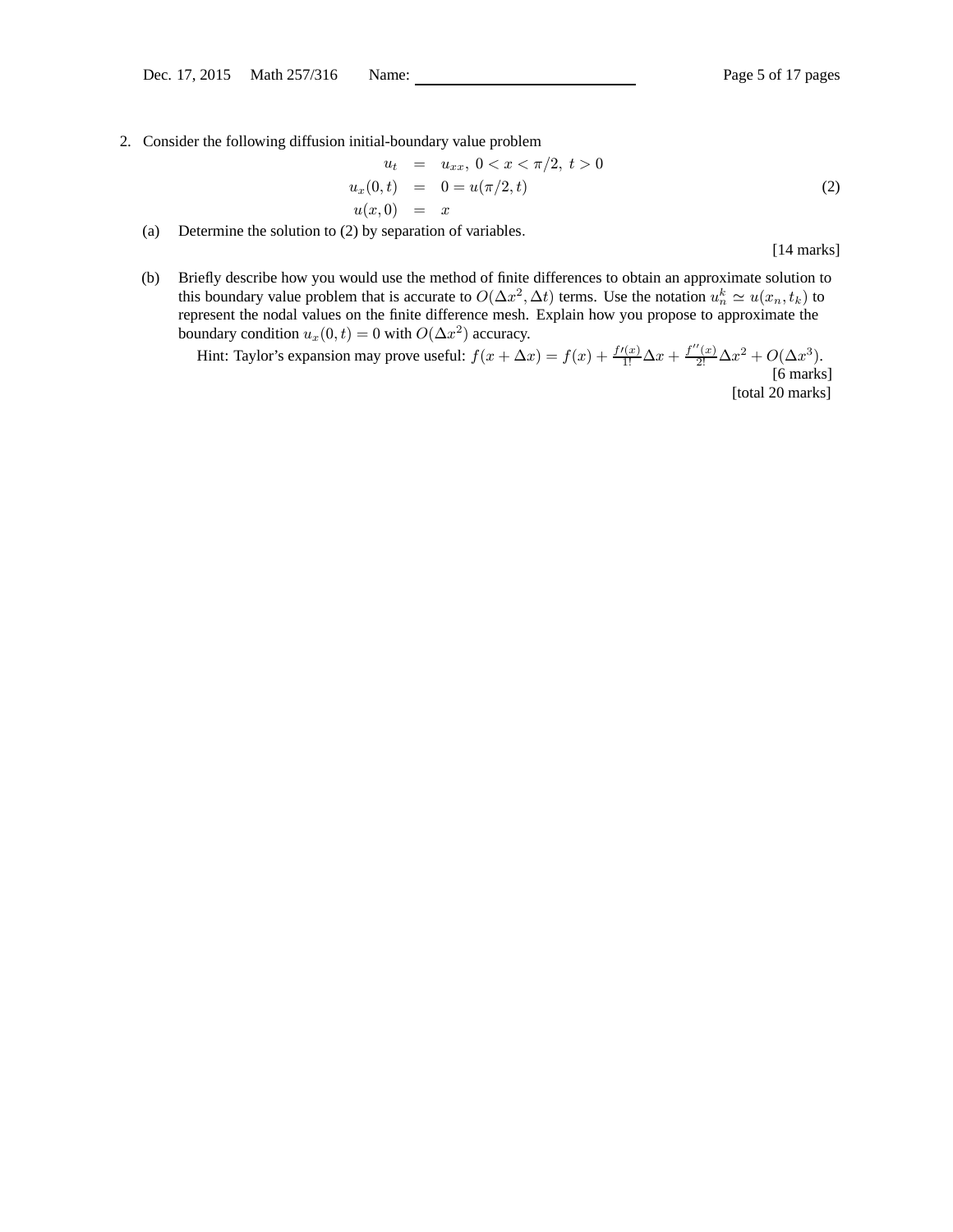(Question 2 Continued)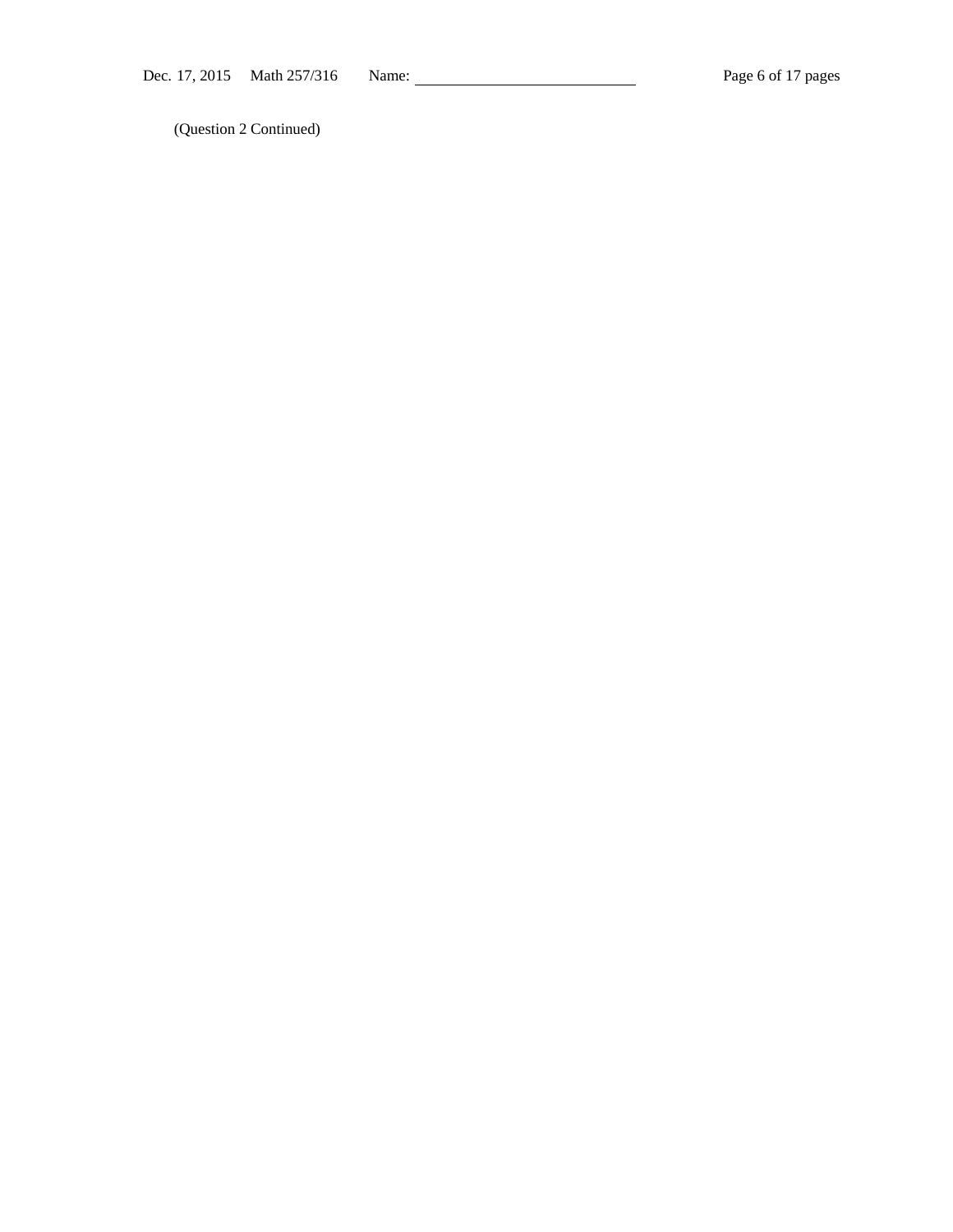(Question 2 Continued)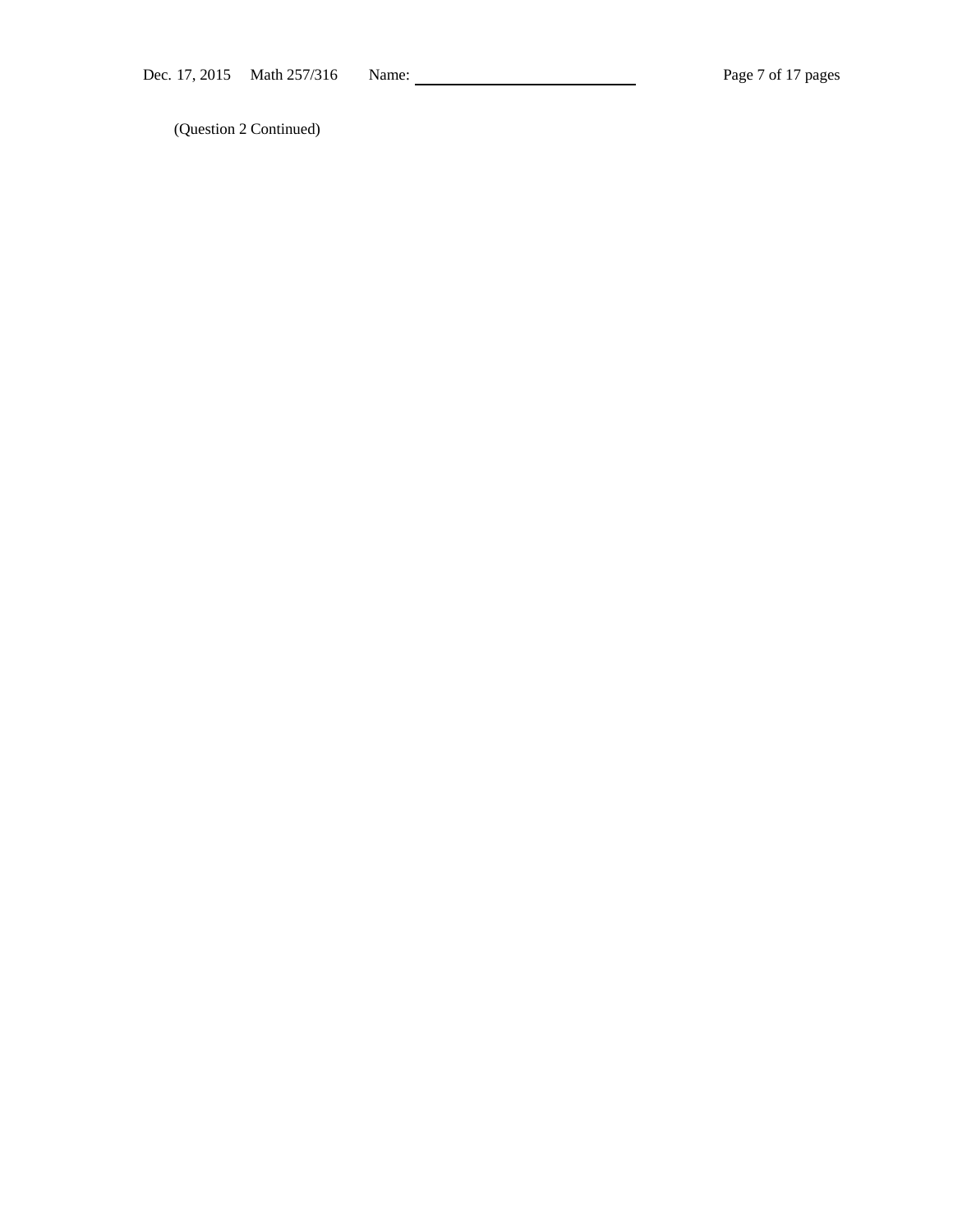3. Solve the following inhomogeneous initial boundary value problem for the wave equation:

$$
u_{tt} = c^2 u_{xx} + e^{-t} \sin(3x) + 1, \ 0 < x < \frac{\pi}{2}, \ t > 0
$$
\n
$$
u(0, t) = t^2 / 2 \text{ and } u_x(\frac{\pi}{2}, t) = t, \ t > 0
$$
\n
$$
u(x, 0) = 0, \quad u_t(x, 0) = \sin(5x) + x, \ 0 < x < \frac{\pi}{2}
$$

[total 20 marks]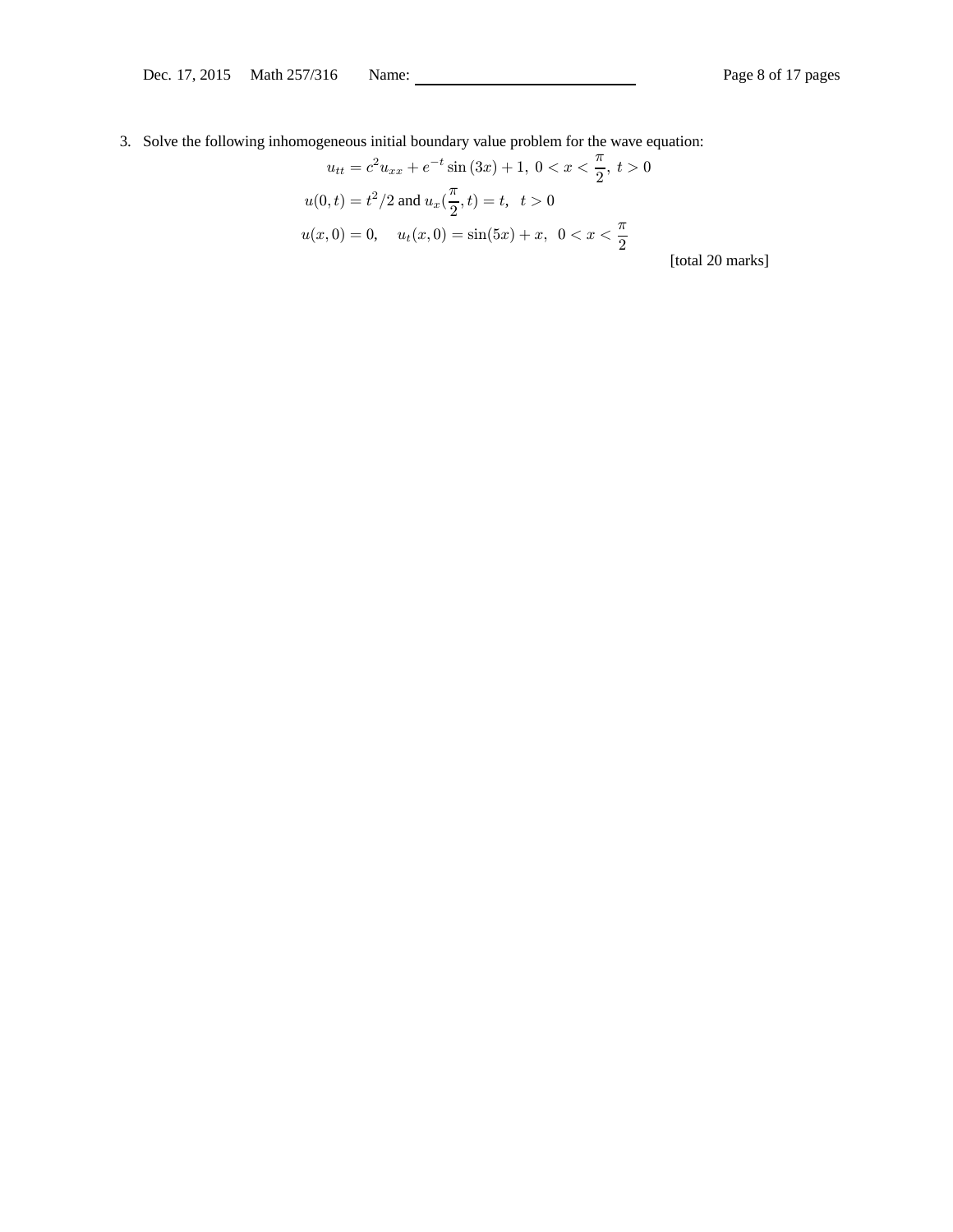(Question 3 Continued)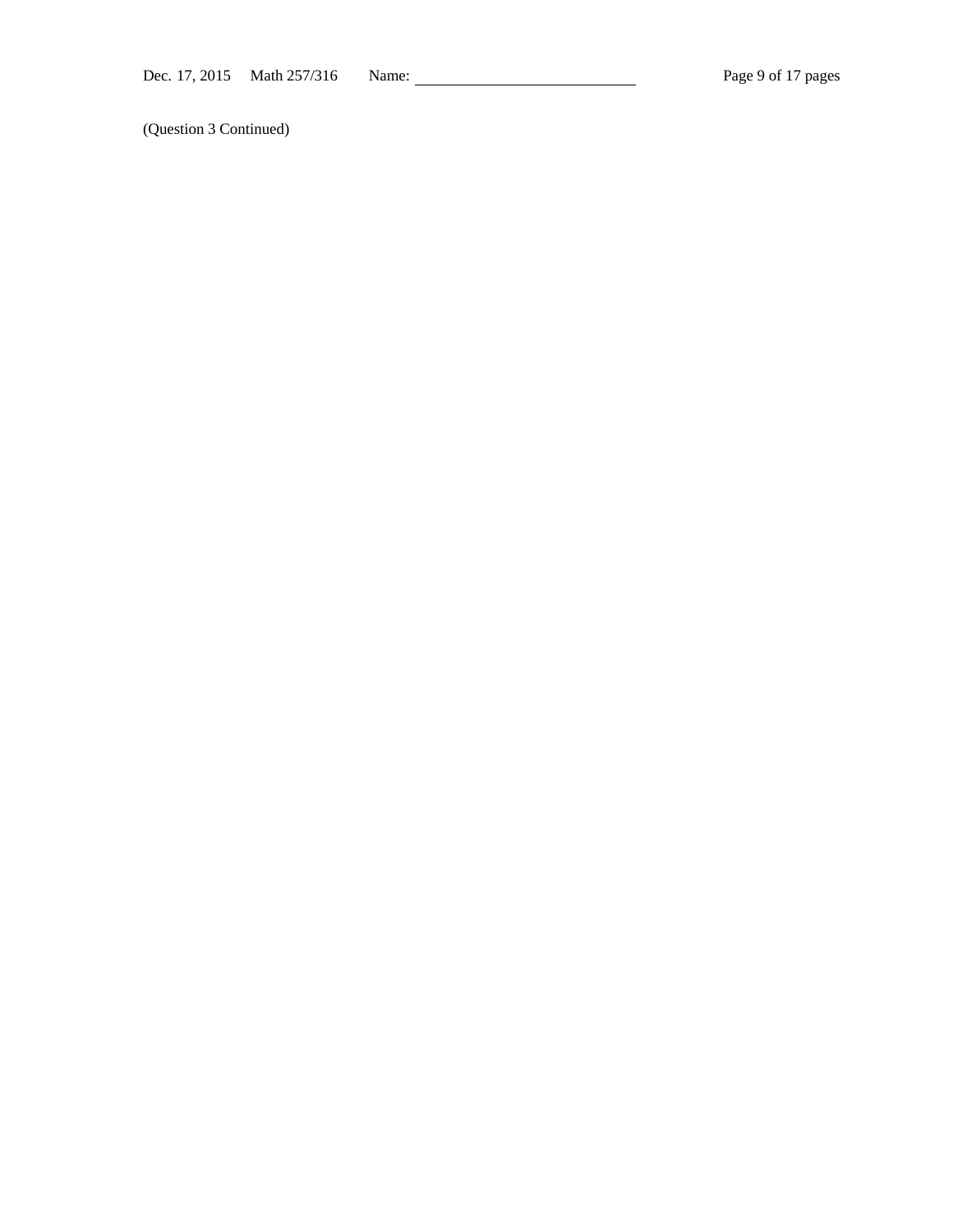(Question 3 Continued)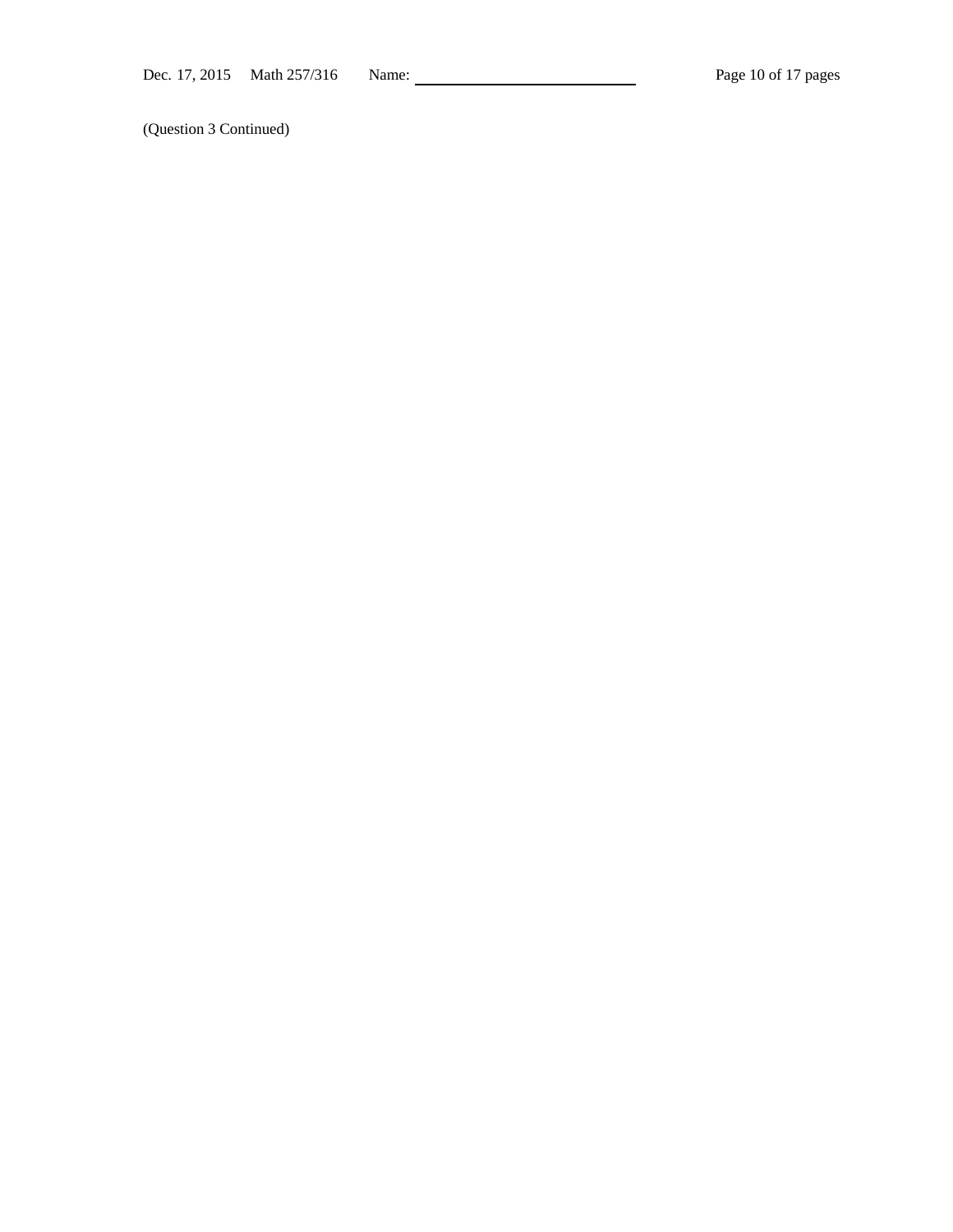4. Consider the eigenvalue problem

$$
x^{2}y'' + xy' + \lambda y = 0
$$
  

$$
y(1) = 0 = y'(2)
$$

- (a) Reduce this problem to the form of a Sturm-Liouville eigenvalue problem. Determine the eigenvalues and corresponding eigenfunctions. [8 marks]
- (b) Use the eigenfunctions in (a) to solve the following mixed boundary value problem for Laplace's equation on the quarter-annular region:

$$
u_{rr} + \frac{1}{r}u_r + \frac{1}{r^2}u_{\theta\theta} = 0, \quad 1 < r < 2, \quad 0 < \theta < \pi/2
$$
\n
$$
u(r,0) = 0 \quad \text{and} \quad \frac{\partial u(r,\pi/2)}{\partial \theta} = f(r)
$$
\n
$$
u(1,\theta) = 0 \quad \text{and} \quad \frac{\partial u(2,\theta)}{\partial r} = 0
$$

[12 marks] [total 20 marks]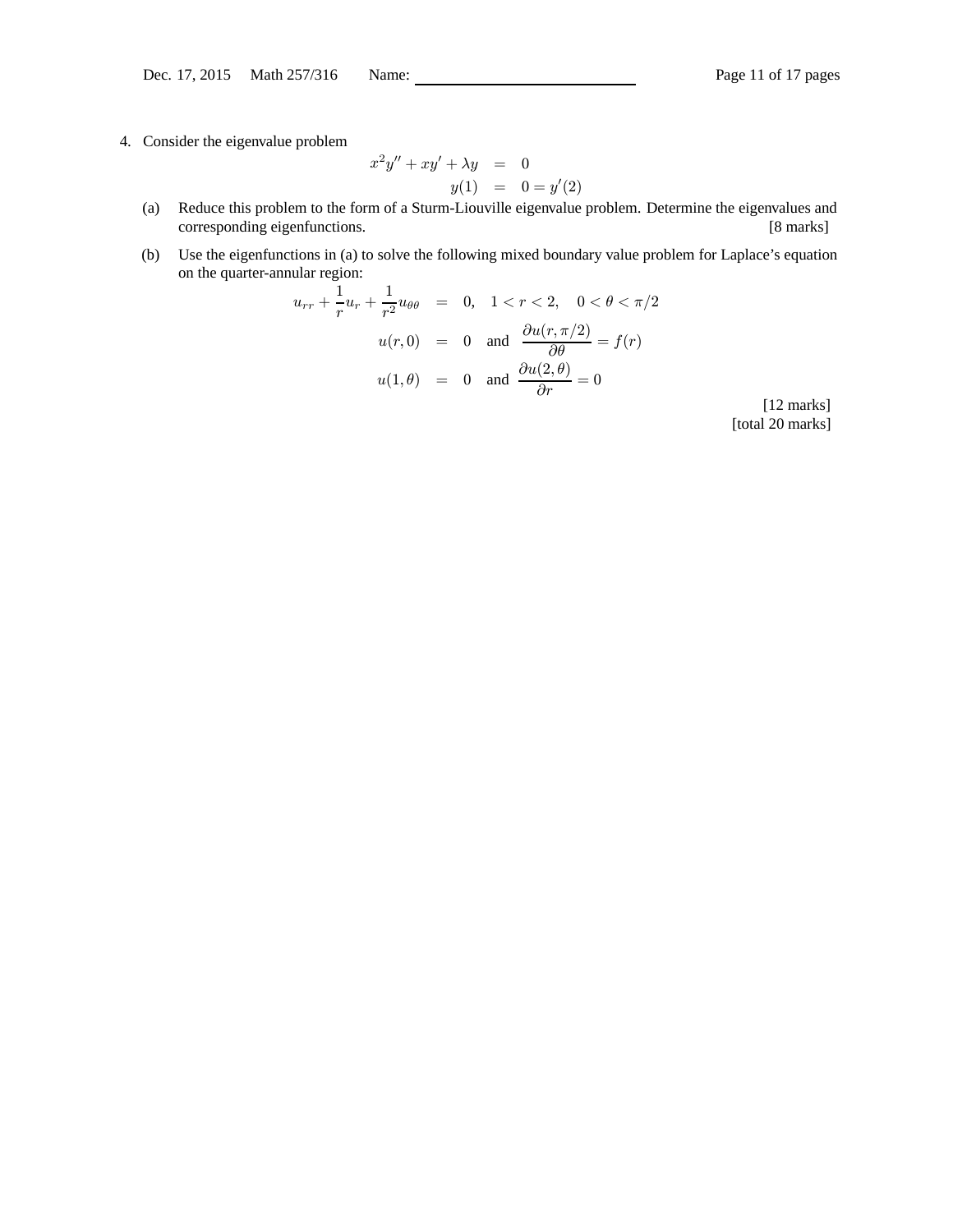(Question 4 Continued)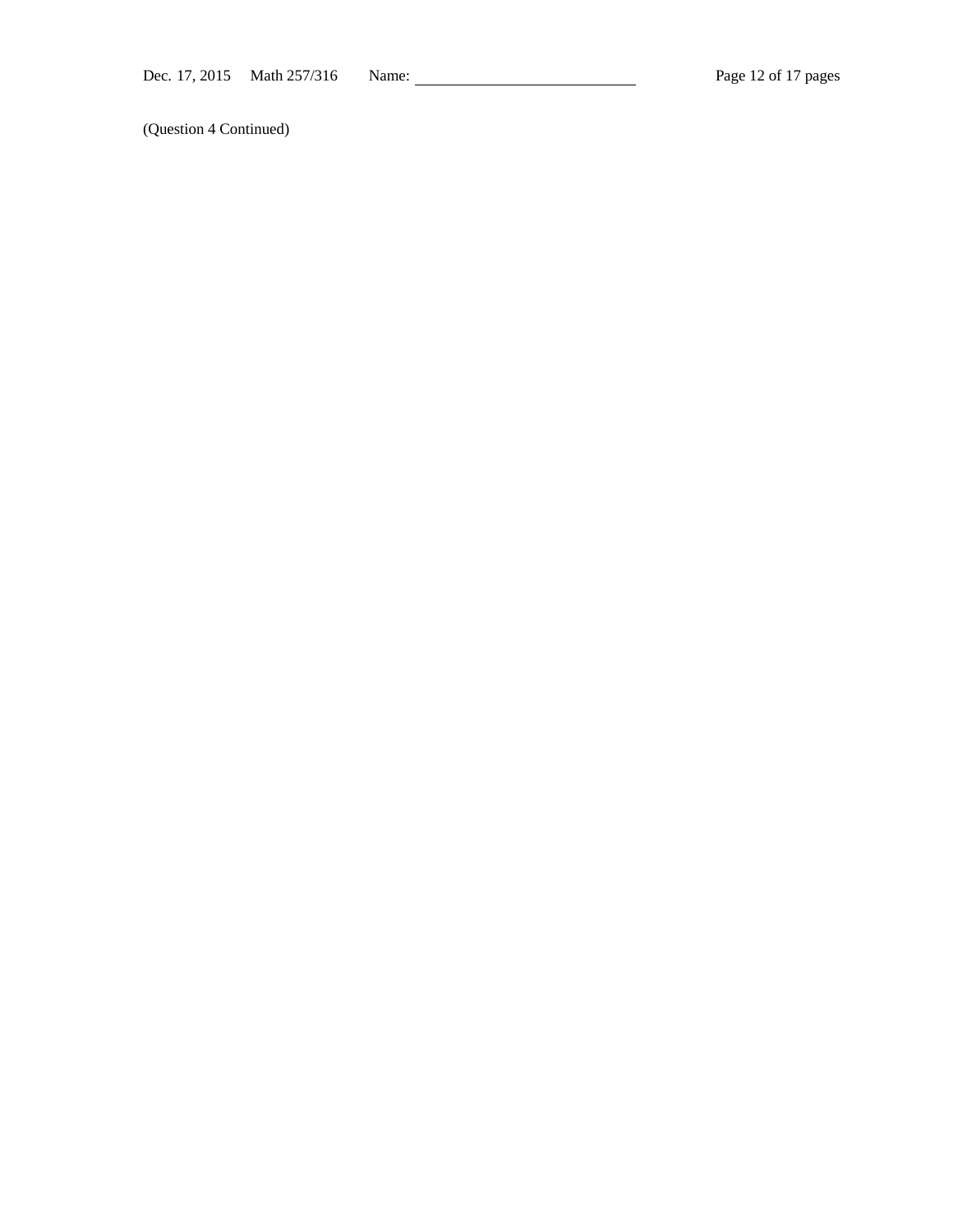(Question 4 Continued)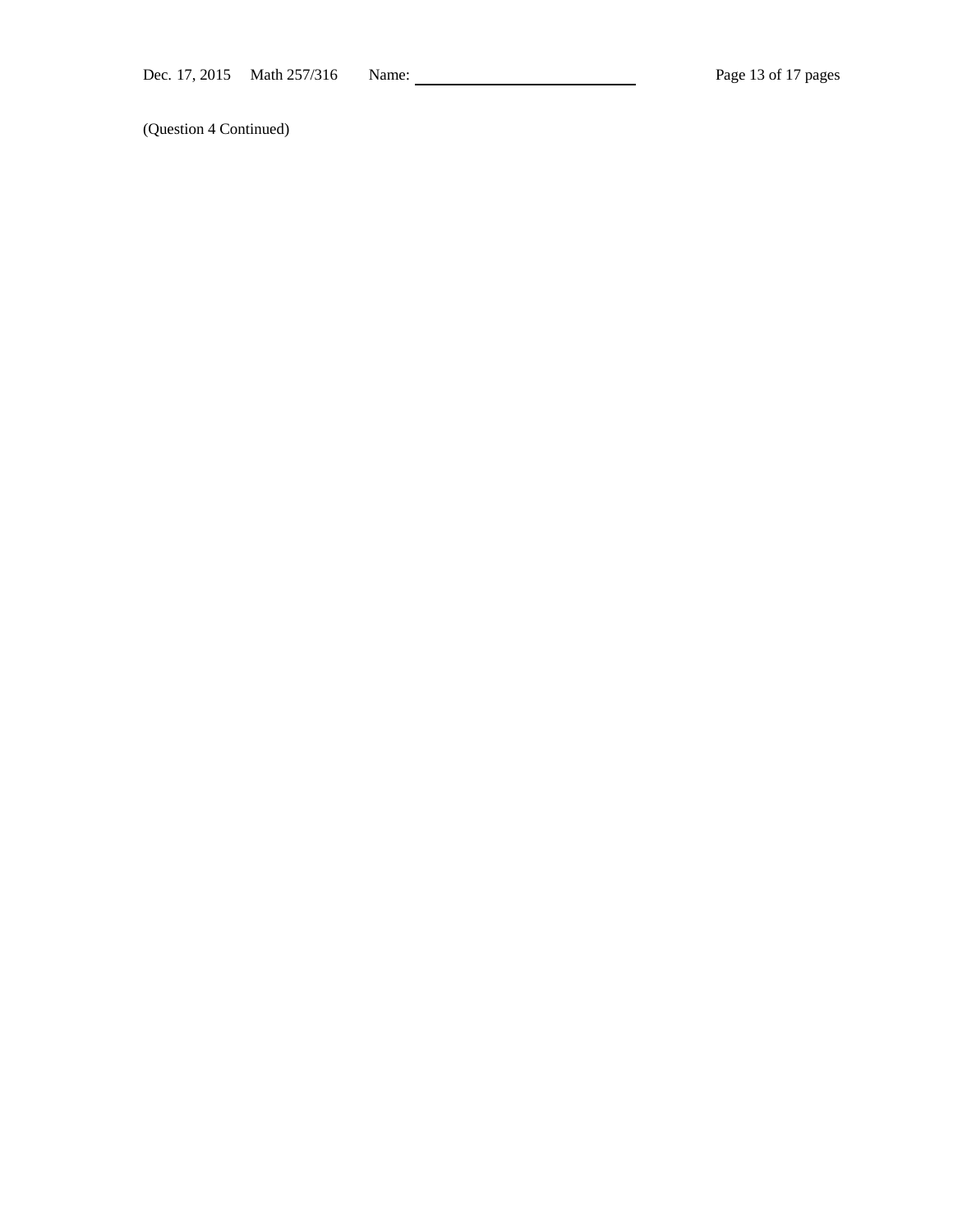5. Solve the inhomogeneous heat conduction problem with heat loss, a time dependent source, and subject to time dependent boundary conditions:

$$
u_t = u_{xx} - u + e^{-t} \sin(x), \ 0 < x < \frac{\pi}{2}, \ t > 0
$$
\n
$$
u(0, t) = 0, \text{ and } \frac{\partial u(\pi/2, t)}{\partial x} = e^{-t}
$$
\n
$$
u(x, 0) = x.
$$

[20 marks]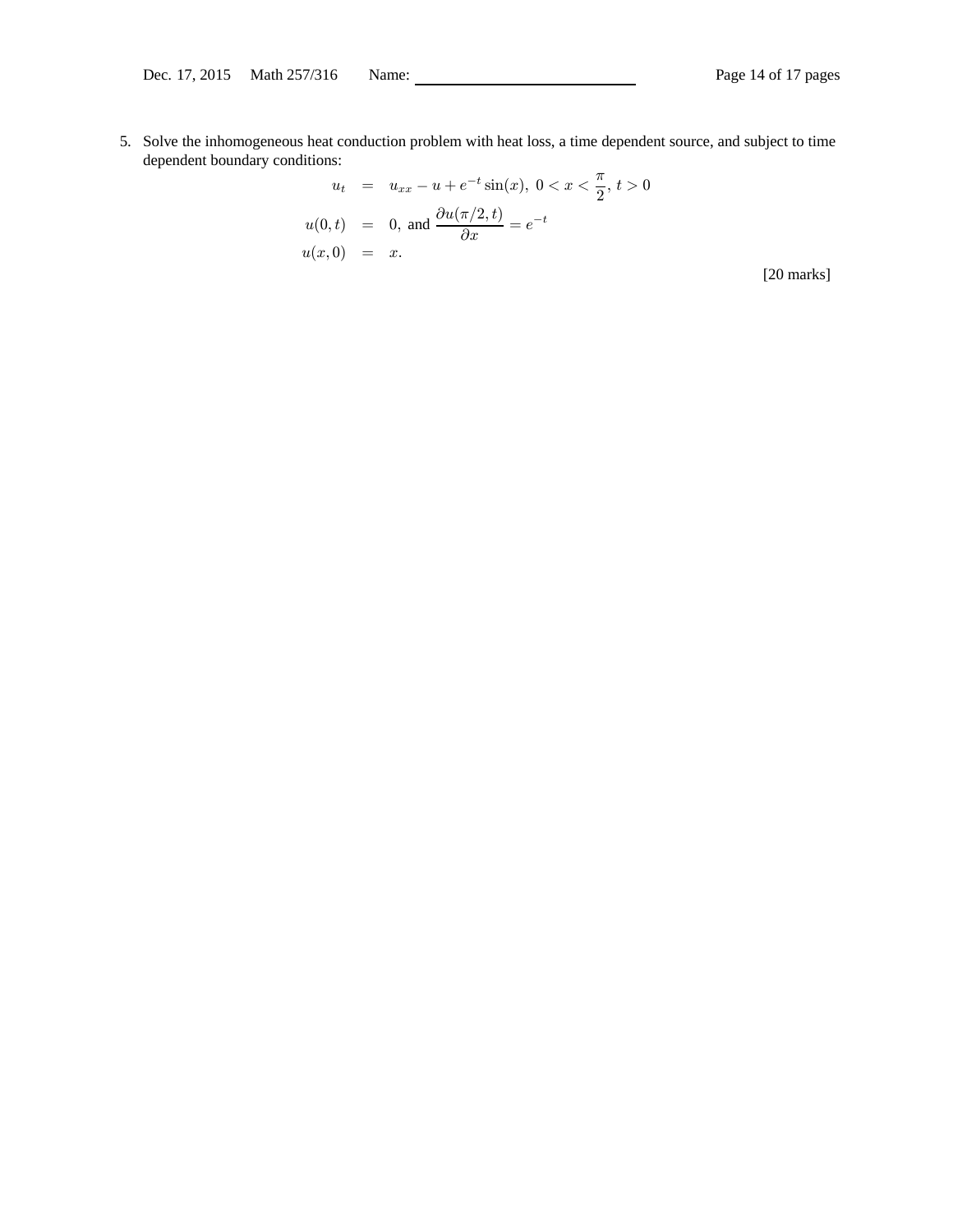(Question 5 Continued)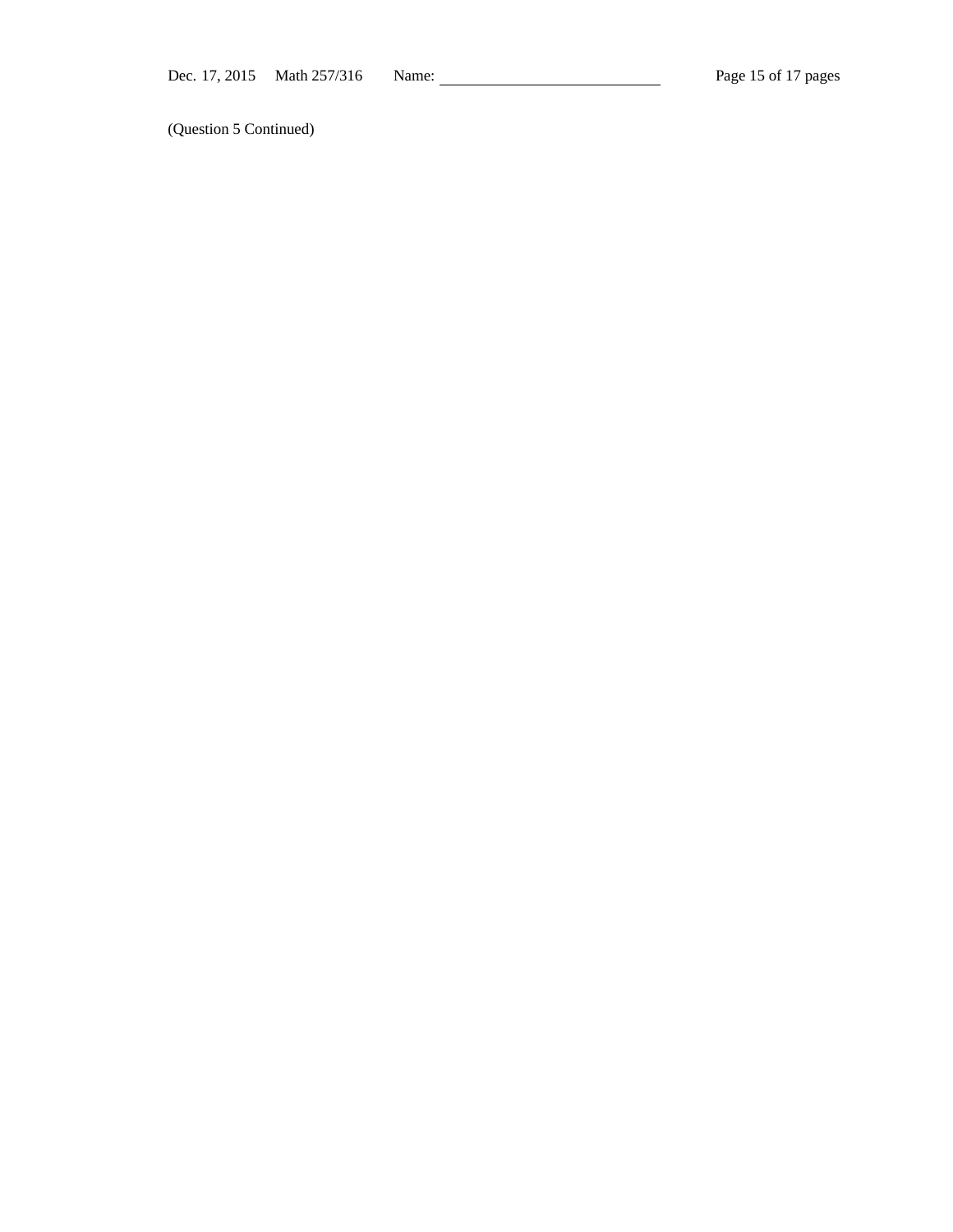(Question 5 Continued)